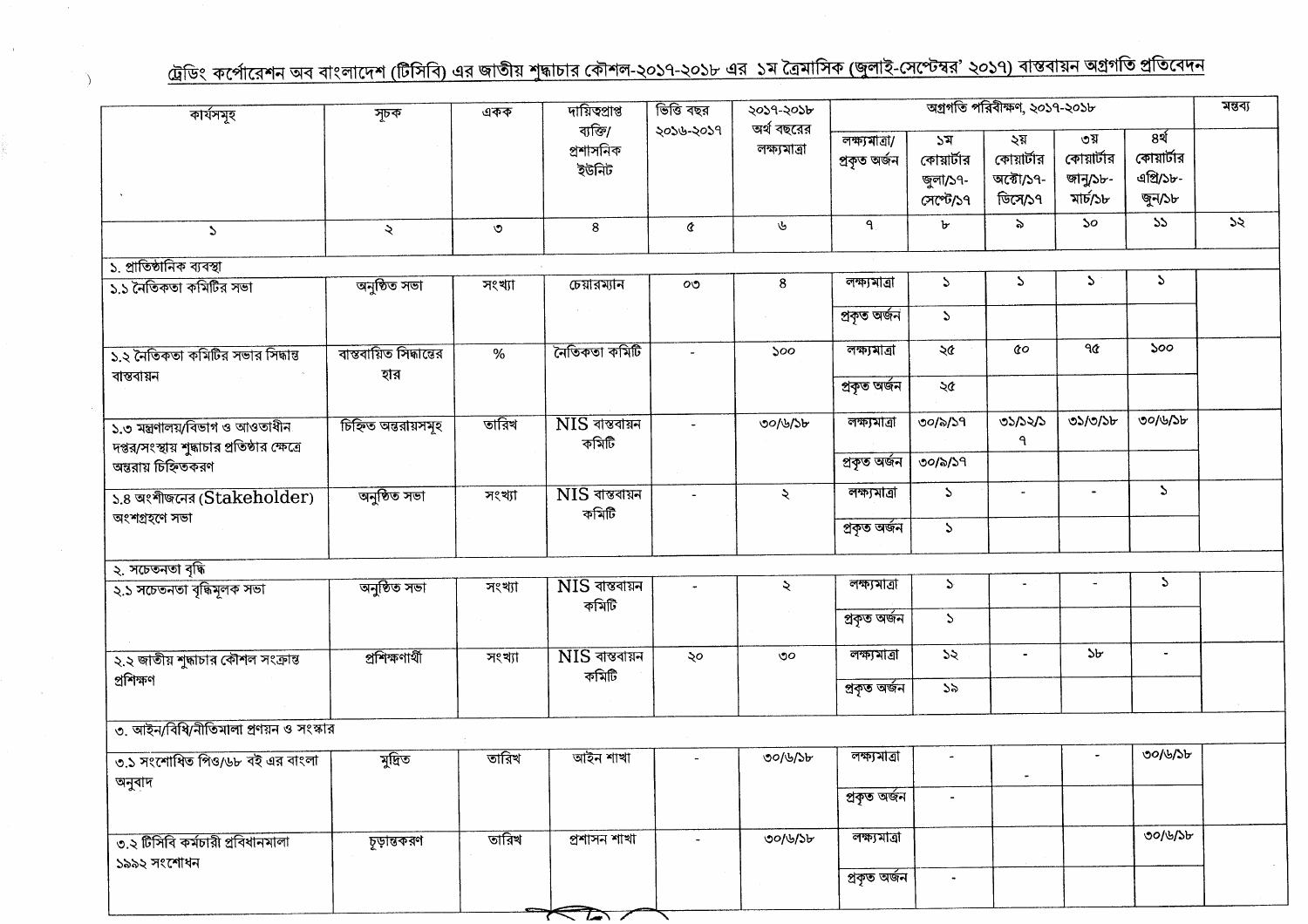| কাৰ্যসমূহ                                                  | সূচক                                 | একক     | দায়িতপ্ৰাপ্ত<br>ব্যক্তি/   | ভিত্তি বছর<br>২০১৬-২০১৭ | ২০১৭-২০১৮<br>অৰ্থ বছরের |                               |                                           | অগ্রগতি পরিবীক্ষণ, ২০১৭-২০১৮              |                                           |                                                     |
|------------------------------------------------------------|--------------------------------------|---------|-----------------------------|-------------------------|-------------------------|-------------------------------|-------------------------------------------|-------------------------------------------|-------------------------------------------|-----------------------------------------------------|
|                                                            |                                      |         | প্ৰশাসনিক<br>ইউনিট          |                         | লক্ষ্যমাত্ৰা            | লক্ষ্যমাত্ৰা/<br>প্ৰকৃত অৰ্জন | ১ম<br>কোয়ার্টার<br>জুলা/১৭-<br>সেপ্টে/১৭ | ২য়<br>কোয়ার্টার<br>অক্টো/১৭-<br>ডিসে/১৭ | ৩য়<br>কোয়ার্টার<br>জানু/১৮-<br>মাৰ্চ/১৮ | 8 <sup>4</sup><br>কোয়ার্টার<br>এপ্রি/১৮-<br>জুন/১৮ |
| $\Delta$                                                   | $\tilde{\mathcal{L}}$                | $\circ$ | 8                           | ¢                       | ىل                      | ٩.                            | Ъ                                         | $\delta$                                  | 50                                        | 55                                                  |
| ৪. শুদ্ধাচার চর্চার জন্য প্রণোদনা প্রদান                   |                                      |         |                             |                         |                         |                               |                                           |                                           |                                           |                                                     |
| ৪.১ শুদ্ধাচার পুরস্কার প্রদান                              | প্রদত্ত পুরস্কার                     | 8       | শুদ্ধাচার পুরস্কার<br>কমিটি | 08                      | 08                      | লক্ষ্যমাত্ৰা                  |                                           |                                           |                                           | 08                                                  |
|                                                            |                                      |         |                             |                         |                         | প্ৰকৃত অৰ্জন                  | $\blacksquare$                            |                                           |                                           |                                                     |
| ৫. ই-গভৰ্ন্যান্স ও সেবার মান উন্নীতকরণ                     |                                      |         |                             |                         |                         |                               |                                           |                                           |                                           |                                                     |
| ৫.১ অনলাইন রেসপন্স সিস্টেমের<br>ব্যবহার                    | ই-মেইল/এসএমএস<br>এর মাধ্যমে          | $\%$    | সকল শাখা                    |                         | ৭৫                      | লক্ষ্যমাত্ৰা                  | $\mathcal{O}O$                            | 80                                        | QΟ                                        | ٩¢                                                  |
|                                                            | নিষ্পত্তিকৃত বিষয়                   |         |                             |                         |                         | প্ৰকৃত অৰ্জন                  | ৩০                                        |                                           |                                           |                                                     |
| ৫.২ বিভিন্ন মাধ্যম (সামাজিক<br>যোগাযোগ মাধ্যম) ব্যবহার করে | অনুষ্ঠিত<br>অনলাইন/ভিডিও             | সংখ্যা  | প্রোগ্রামার                 |                         | $\mathbf{z}$            | লক্ষ্যমাত্ৰা                  |                                           | $\Delta$                                  |                                           | $\mathcal{L}$                                       |
| অনলাইন/ভিডিও কনফারেন্স আয়োজন                              | কনফারেন্স                            |         |                             |                         |                         | প্ৰকৃত অৰ্জন                  |                                           |                                           |                                           |                                                     |
| ৫.৩ ই-ফাইলিং বাস্তবায়ন                                    | ই-ফাইলে নথি                          |         |                             |                         |                         | লক্ষ্যমাত্ৰা                  | $50^{\circ}$                              | ২০                                        | ৩০                                        | 80                                                  |
|                                                            | নিষ্পত্তিকৃত                         | %       | সকল শাখা                    | $50^{\circ}$            | 80                      |                               |                                           |                                           |                                           |                                                     |
| ৫.৪ সংস্থায় দুইটি অনলাইন সেবা চালু                        |                                      |         |                             |                         |                         | প্ৰকৃত অৰ্জন                  | ৩৫%                                       |                                           |                                           |                                                     |
| করা                                                        | দুইটি অনলাইন সেবা<br>চালুকৃত         | তারিখ   | সকল শাখা                    | $\mathcal{L}$           | ৩০/৬/১৮                 | লক্ষ্যমাত্ৰা                  |                                           |                                           |                                           | ৩০/৬/১৮                                             |
| ৫.৫ ই-টেন্ডার এর মাধ্যমে ক্রয় কায                         | ই-টেন্ডারে সম্পাদিত                  |         |                             |                         |                         | প্ৰকৃত অৰ্জন                  | $\mathcal{L}$                             |                                           |                                           | ÷.                                                  |
| সম্পাদন                                                    | ক্ৰয় কায                            | %       | সকল শাখা                    | 8.96                    | ২৫                      | লক্ষ্যমাত্ৰা                  | Q.                                        | $\mathcal{S}^{\circ}$                     | <b>S&amp;</b>                             | ২৫                                                  |
|                                                            |                                      |         |                             |                         |                         | প্ৰকৃত অৰ্জন                  | ৮.৬৯%                                     |                                           |                                           |                                                     |
| ৫.৬ দাপ্তরিক কাজে সোশ্যাল মিডিয়া<br>ব্যবহার               | দাপ্তরিক সোশ্যাল<br>মিডিয়া পেজ চালু | তারিখ   | প্ৰশাসন শাখা                |                         | ৩০/৬/১৮                 | লক্ষ্যমাত্ৰা                  | $\sim$                                    | $\bullet$                                 | $\hat{\phantom{a}}$                       | ৩০/৬/১৮                                             |
|                                                            |                                      |         |                             |                         |                         | প্ৰকৃত অৰ্জন                  |                                           |                                           |                                           |                                                     |
| ৬. উদ্ভাবনী উদ্যোগ ও সেবা পদ্ধতি সহজীকরণ                   |                                      |         |                             |                         |                         |                               |                                           |                                           |                                           |                                                     |
| ৬.১ সংস্থা কৰ্তৃক বাৰ্ষিক উদ্ভাবনী                         | উত্তাবনী                             | তারিখ   | ইনোভেশন                     |                         |                         | লক্ষ্যমাত্ৰা                  | 00/2/29                                   |                                           |                                           |                                                     |
| কর্মপরিকল্পনা ২০১৭-১৮ প্রণয়ন                              | কর্মপরিকল্পনা প্রণীত                 |         | কমিটি                       |                         | ১৮/১২/১৬                |                               |                                           |                                           |                                           |                                                     |
| ৬.২ সংস্থা কৰ্তৃক বাৰ্ষিক উদ্ভাবনী                         | বাস্তবায়িত উদ্ভাবনী                 | তারিখ   | সকল শাখা                    |                         |                         | প্ৰকৃত অৰ্জন<br>লক্ষ্যমাত্ৰা  | ১৮/১২/১৬                                  |                                           |                                           | ৩০/৬/১৮                                             |
| কর্মপরিকল্পনা অনুযায়ী কমপক্ষে দুটি                        |                                      |         |                             |                         |                         |                               |                                           |                                           |                                           |                                                     |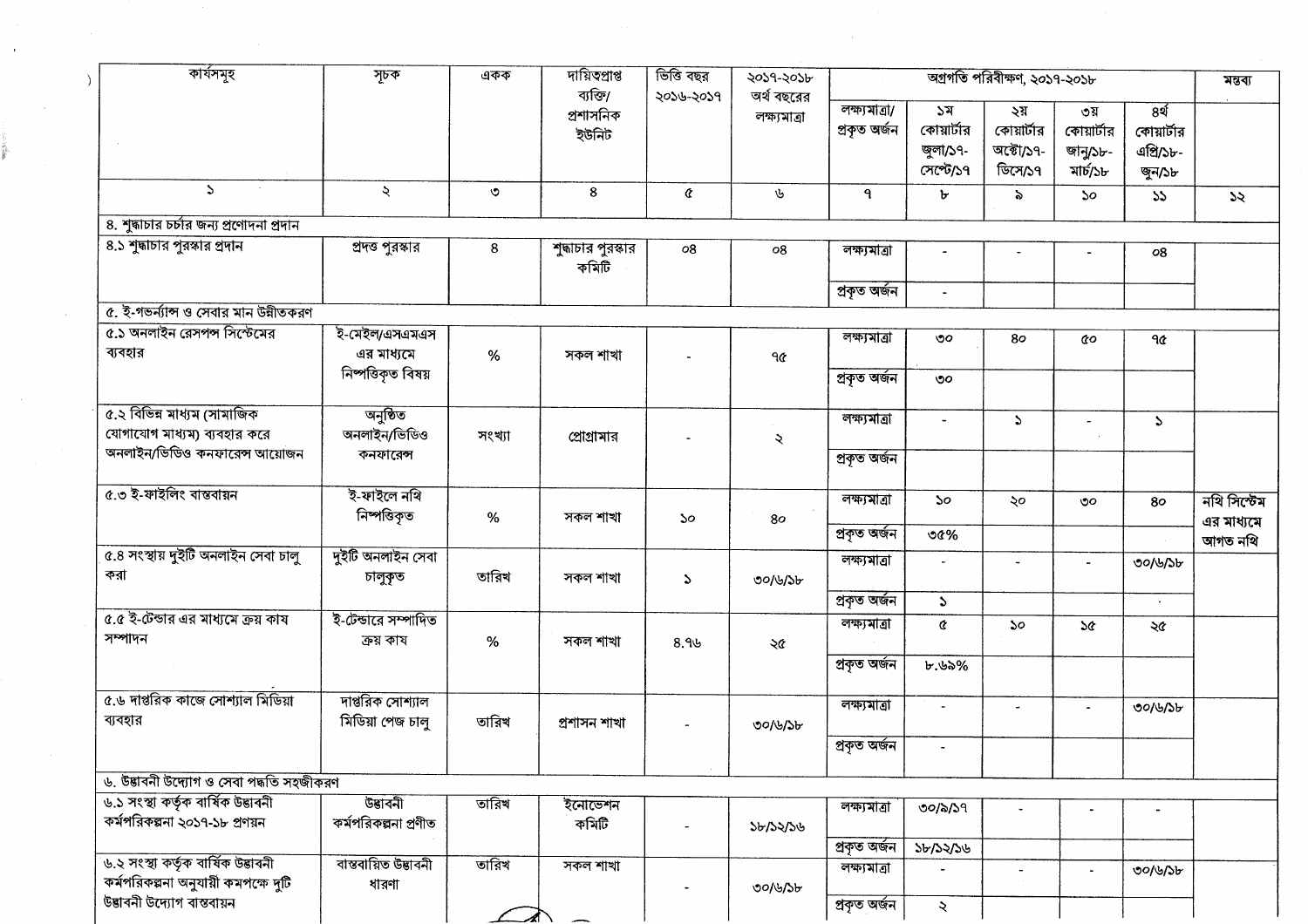| কাৰ্যসমূহ                                                                           | সূচক                             | একক     | দায়িত্প্ৰাপ্ত                    | ভিত্তি বছর | ২০১৭-২০১৮                   |                               | মন্তব্য                                   |                                           |                                           |                                           |    |
|-------------------------------------------------------------------------------------|----------------------------------|---------|-----------------------------------|------------|-----------------------------|-------------------------------|-------------------------------------------|-------------------------------------------|-------------------------------------------|-------------------------------------------|----|
|                                                                                     |                                  |         | ব্যক্তি/<br>প্ৰশাসনিক<br>ইউনিট    | ২০১৬-২০১৭  | অৰ্থ বছরের<br>লক্ষ্যমাত্রা  | লক্ষ্যমাত্ৰা/<br>প্ৰকৃত অৰ্জন | ১ম<br>কোয়ার্টার<br>জুলা/১৭-<br>সেপ্টে/১৭ | ২য়<br>কোয়ার্টার<br>অক্টো/১৭-<br>ডিসে/১৭ | ৩য়<br>কোয়ার্টার<br>জানু/১৮-<br>মাৰ্চ/১৮ | ৪র্থ<br>কোয়ার্টার<br>এগ্রি/১৮-<br>জুন/১৮ |    |
| S                                                                                   | $\lambda$                        | $\circ$ | 8                                 | ¢          | ىق                          | $\mathbf{P}$                  | $\mathbf{b}$                              | ৯                                         | ১০                                        | 55                                        | 55 |
| ৬.৩ সংস্থা কর্তৃক কমপক্ষে একটি<br>সেবা পদ্ধতি সহজীকরণের উদ্যোগ গ্রহণ                | সেবা পদ্ধতি<br>সহজীকরণকৃত        | তারিখ   | সকল শাখা                          | S          | ৩০/৬/১৮                     | লক্ষ্যমাত্ৰা                  | $\omega$                                  | $\sim$                                    |                                           | ৩০/৬/১৮                                   |    |
|                                                                                     |                                  |         |                                   |            |                             | প্ৰকৃত অৰ্জন                  | $\blacksquare$                            |                                           |                                           |                                           |    |
| ৭. জবাবদিহিতা শক্তিশালীকরণ                                                          |                                  |         |                                   |            |                             |                               |                                           |                                           |                                           |                                           |    |
| ৭.১ দুততম সময়ে অভিযোগ নিস্পত্তি                                                    | অভিযোগ<br>নিস্পত্তিকৃত           | দিন     | সকল শাখা                          |            | ৯০                          | লক্ষ্যমাত্ৰা                  | ৯০                                        | ৯০                                        | ৯০                                        | ৯০                                        |    |
|                                                                                     |                                  |         |                                   |            |                             | প্ৰকৃত অৰ্জন                  | ৯০                                        |                                           |                                           |                                           |    |
| ৭.২ অভিযোগ নিস্পত্তি করে সংশ্লিষ্ট                                                  | নিস্পত্তিকৃত                     | দিন     | $\overline{\phantom{a}}$ সকল শাখা |            | o٩                          | লক্ষ্যমাত্ৰা                  | οq                                        | o٩                                        | o٩                                        | o٩                                        |    |
| ব্যক্তিকে অবহিতকরণ                                                                  | অভিযোগ<br>অবহিতকরণ               |         |                                   |            |                             | প্ৰকৃত অৰ্জন                  | oq                                        |                                           |                                           |                                           |    |
| ৭.৩ অভ্যন্তরীণ নিয়ন্ত্রণ ম্যানুয়েল ২০০৫<br>এর বিধান অনুযায়ী গঠিত অডিট            | আয়োজিত সভা                      | সংখ্যা  | অৰ্থ ও হিসাব                      |            | 8                           | লক্ষ্যমাত্ৰা                  | $\mathcal{L}$                             | S.                                        | S.                                        | $\mathcal{L}$                             |    |
| কমিটির সভা আয়োজন                                                                   |                                  |         | শাখা                              |            |                             | প্ৰকৃত অৰ্জন                  | $\mathcal{L}$                             |                                           |                                           |                                           |    |
| ৭.৪ অডিট আপত্তি নিষ্পত্তিকরণ                                                        | নিষ্পত্তিকৃত অডিট<br>আপত্তি      | $\%$    | অৰ্থ ও হিসাব<br>শাখা              | ¢          | $\mathcal{S}^{\mathcal{O}}$ | লক্ষ্যমাত্ৰা                  | $\ddot{\sim}$                             | 8                                         | ৬                                         | $\mathcal{S}^{\mathcal{O}}$               |    |
|                                                                                     |                                  |         |                                   |            |                             | প্ৰকৃত অৰ্জন                  | $\mathcal{L}$                             |                                           |                                           |                                           |    |
| ৭.৫ দুৰ্নীতি প্ৰতিরোধ সম্পৰ্কিত কাৰ্যক্ৰম<br>(যেমন: ইলেক্ট্ৰনিক উপস্থিতি, গণশুনানী, | গৃহীত কাৰ্যক্ৰম                  | সংখ্যা  | প্ৰশাসন শাখা                      |            | $\mathcal{L}$               | লক্ষ্যমাত্ৰা                  | $\overline{\phantom{a}}$                  |                                           |                                           | $\mathcal{L}$                             |    |
| ইত্যাদি) গ্ৰহণ                                                                      |                                  |         |                                   |            |                             | প্ৰকৃত অৰ্জন                  | $\blacksquare$                            |                                           |                                           |                                           |    |
| $9.6$ দুর্নীতির ক্ষেত্রসমূহ ( ${\rm Grey}$                                          | চিহ্নিত ক্ষেত্ৰসমূহ              | সংখ্যা  | প্ৰশাসন শাখা                      |            | ০১                          | লক্ষ্যমাত্ৰা                  | $\blacksquare$                            | $\blacksquare$                            |                                           | $\mathcal{L}$                             |    |
| Area) চিহ্নিতকরণ                                                                    |                                  |         |                                   |            |                             | প্ৰকৃত অৰ্জন                  |                                           |                                           |                                           |                                           |    |
| ৭.৭ তথ্য অধিকার আইনের আওতায়<br>দায়িত্বপ্রাপ্ত কর্মকর্তার অনলাইন প্রশিক্ষণ         | অনলাইন প্ৰশিক্ষণে<br>সনদ প্ৰাপ্ত | তারিখ   | প্ৰশাসন শাখা                      |            | 03/32/39                    | লক্ষ্যমাত্ৰা                  | $\blacksquare$                            | ৩১/১২/১৭                                  | $\tilde{\phantom{a}}$                     | $\overline{\phantom{a}}$                  |    |
|                                                                                     |                                  |         |                                   |            |                             | প্ৰকৃত অৰ্জন                  |                                           |                                           |                                           |                                           |    |
| ৮. জাতীয় শুদ্ধাচার কৌশলে টিসিবি'র কার্যক্রম (প্রযোজ্য নয়)                         |                                  |         |                                   |            |                             |                               |                                           |                                           |                                           |                                           |    |
| ৯. নৈতিকতা কমিটি কর্তৃক নির্ধারিত শুদ্ধাচার সংশ্লিষ্ট অন্যান্য কার্যক্রম            |                                  |         |                                   |            |                             |                               |                                           |                                           |                                           |                                           |    |
| ৯.১ বার্ষিক ক্রয়-পরিকল্পনা প্রণয়ন                                                 | ক্রয় পরিকল্পনা প্রণীত           | তারিখ   | বাণিজ্যিক শাখা                    |            | ৩০/৬/১৭                     | লক্ষ্যমাত্ৰা                  | 00/6/59                                   |                                           |                                           |                                           |    |
|                                                                                     |                                  |         |                                   |            |                             | প্ৰকৃত অৰ্জন                  | ৩০/৬/১৭                                   |                                           |                                           |                                           |    |

 $\mathcal{O}(\mathcal{O}(\log n))$ 

 $\hat{\mathbf{x}}$ 

÷.